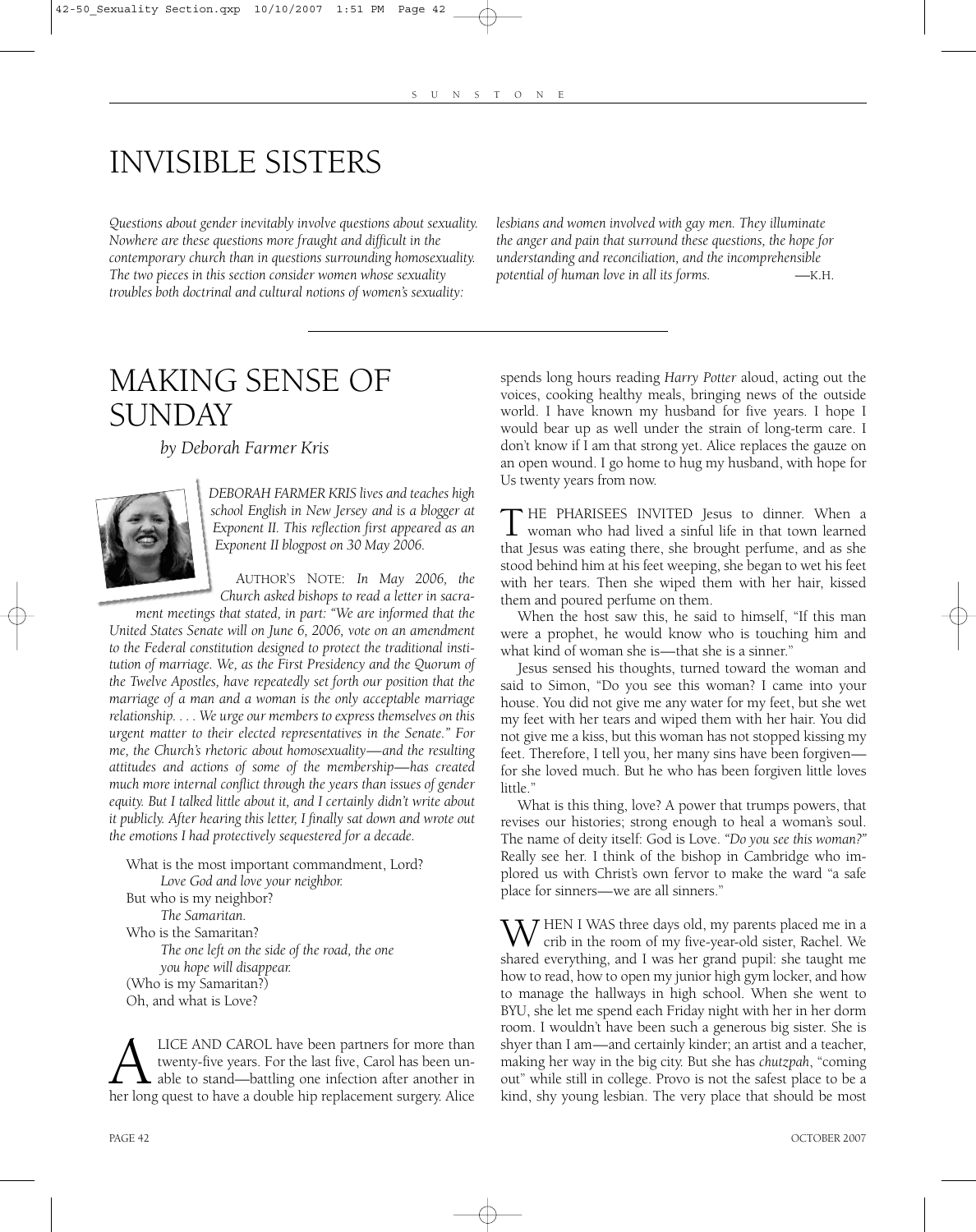

*Deborah and Rachel, 1997*

welcoming and embracing—a church house—becomes an emotional landmine. Memories of anti-gay comments I heard from LDS peers in high school still make me wince; I did take it personally—every joke—but in silence because I didn't have the courage to tell them to Stuff It. Years later, she harbors no bitterness (I'm still making sense of that); she lives a vibrant life and supports my decision to remain a member of a church that has effectively shut its doors to her.

I FINISH A Relief Society lesson. Somehow Rachel had come<br>up, our friendship, navigating these waters. After one then FINISH A Relief Society lesson. Somehow Rachel had come two—and later three and four—women come up to tell me about their brothers, fathers, sisters. It's like confessing a secret, like we have kept it as a skeleton in our closet long after loved ones have come out of theirs.

I DIDN'T WANT to come home crying on Sunday. I had pre-<br>read the announcement on the web and thought I had the grit to attend. Later that evening, I looked up the story of Ruth—balancing two worlds for love of a woman—thought of my sister, wondering: Who is Ruth, and who is Naomi? Protecting and loving each other, trying to worship the same name of God: Love.

### Ruth

#### *for sisters*

*And Ruth said, Intreat me not to leave thee or to return from following after thee: for whither thou goest I will go:*  *and where thou lodgest I will lodge: and thy people shall be my people, and thy God, my God.*

Ruth, you were a good daughter-in-law, Provider where no husband was Daughter where only a son had been. And when Naomi cried out with bitterness You went to work. You brought home food. Kept house.

But what did you miss In those lonely hours in the field (stranger in a strange land) As you stooped to gather the discarded? When the wind came to Moab, how the fields blew? The gossip of the women who know The story of your birth?

When Israelite women wondered, shifting-eyed, At the hue of your skin, The fabric of your hair, The angle of your voice, Did you want to shout out what you lost? To name your dead? Did you want to carve your sacrifice on your palm And say, pressing it into passing souls: Here is my goodness and it is hard.

I Church and family. I don't expect to any time soon. 'M TRYING TO make sense of it all. Love and loyalty.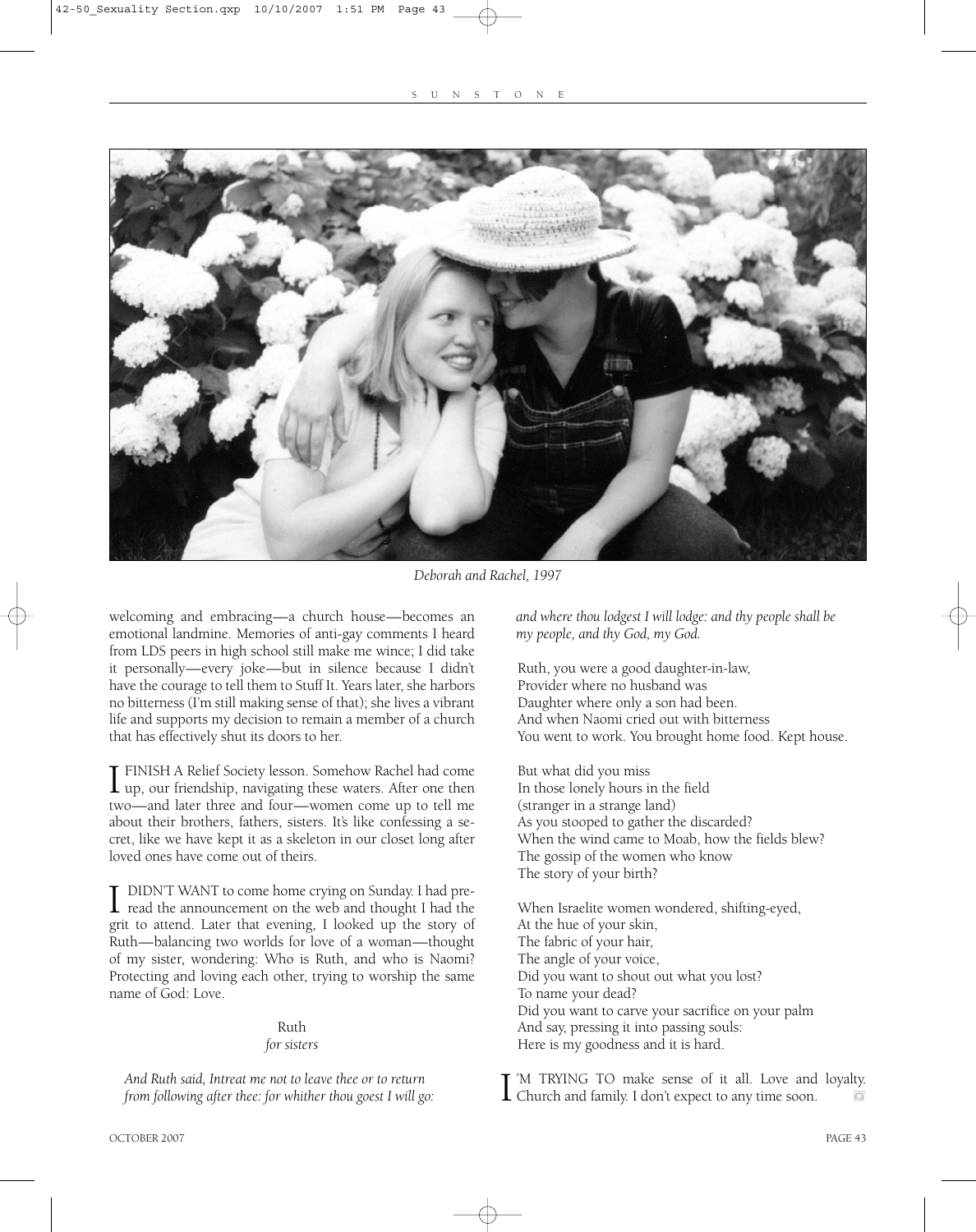### CLEAN-SHAVEN: NO MORE BEARDS *Straight Women, Gay Men, and Mormonism*

*by Holly Welker*



*HOLLY WELKER is working on a memoir about her friendships and relationships with gay men.* 

*AUTHOR NOTE: At the 2005 Sunstone Symposium, I attended several panels on homosexual issues and noticed that not only was the predominant focus of such panels male sex-*

*uality, most participants were male. In one case, "Steps in the Right Direction? Evaluating New LDS Publications on Homosexuality," they were exclusively male, though not exclusively gay. Just as when I read the Book of Mormon or surveyed the artwork in any LDS visitor's center, I found myself wondering, Where are the women? More specifically, where are the lesbians, where are the wives, ex-wives, ex-fiancees of gay men? There were plenty such women among my acquaintances, but we weren't discussing homosexuality, at least not at Sunstone in 2005. No one asked us, and we didn't volunteer. Why not?*

*In an attempt to begin addressing the imbalance I saw in 2005, I organized a panel the following year: "Will, Grace, and Angels in Brokeback America: Straight Women, Gay Men, and Mormonism." This essay is based on my presentation at that panel.*

**EXELUSION OF WOMEN AND THEIR CONCERNS** from weighty discussions of weighty matters is not a new thing. It's been twenty-five years since I first read Plato's *Symposium*, but I remember the discussion in my from weighty discussions of weighty matters is not a new thing. It's been twenty-five years since I first read Western civilization class of Athenian society, its marriage laws and customs: all citizens (who were exclusively male—women could not be citizens) were expected to marry and sire children, preferably sons. In this discussion in 1982, we talked frankly about the flirtation between Socrates and Alcibiades, and considered what it meant for a homosocial, homosexual, patriarchal, misogynist society to require men to marry women and impregnate them as part of their duties as members of the community.

If marrying a woman and fathering children aren't *quite* as obligatory for good male citizens today as they were in the time of Plato and Socrates, there are still those who argue that these practices should remain rights all men, gay or straight, are entitled to. On 3 August 2006, the *New York Times* ran an article entitled "When the Beard Is Too Painful to Remove," which noted that "for gay men in heterosexual marriages, even after the status quo becomes unbearable, the pull of domestic life remains powerful. Many are desperate to preserve their marriages—to continue reaping the *emotional and financial*

*support of wives*, and domestic pleasures like tucking children in at night" (emphasis added), benefits they hope to retain "either by lying, promising their wives they will not have sex with men or persuading [the wives] to accept their double lives."

An example of the middle category, promising fidelity to a wife, is provided by Ben Christensen's essay "Getting Out," from the Fall 2005 issue of *Dialogue: A Journal of Mormon Thought*. In his essay, Christensen, a gay man who, in his early twenties, married a straight woman and fathered children by her, argues that

The whole point of the civil rights and women's liberation movements was to allow blacks, women, and other minorities to break free of what had been their traditional roles. We live in a world where it's okay for blacks to do what was once considered "white" and for women to do what was once considered "male" get an education, have a career, etc. Why then is it not politically correct for a gay man to venture into what is usually considered the exclusive territory of straight men—to marry a woman and have a family—if that's what he chooses to  $d\rho$ ?

This is a troubling passage, for many reasons. It is simply not true that "the whole point of the civil rights and women's liberation movement was to allow blacks, women, and other minorities to break free of what had been their traditional roles." A major goal of the U.S. civil rights movement in the 1960s (itself merely a more recent episode in a long struggle for equality and human rights in the U.S. that includes the abolitionist movement of the 1800s) was to pass and enforce legislation that would remove the threat of violence racial minorities so often lived under. It was not simply about securing a genuine opportunity to vote or go to school or keeping a seat on the bus; it was about living without fear of lynchings, bombings, beatings, and murders. The same goes for the feminist movement: there has been a long struggle to compel lawmakers and law enforcement agencies to treat sexual and domestic violence as the crimes they should be, and to give women such originally rare privileges as the right to retain property and a legal identity after marriage or to sue an abusive husband for divorce. And let's not forget the role that the threat of violence has played in the gay rights movement: it's not all about securing insurance for your same-sex partner or the right to adopt; it's also about living without the threat of being thrown in prison and sentenced to hard labor for the crime of sodomy like Oscar Wilde, or stabbed to death like Sakia Gunn,<sup>3</sup> or tied to a fence and left to die like Matthew Shepard.

Although Christensen claims that "We live in a world where it's okay for blacks to do what was once considered 'white' and for women to do what was once considered 'male,'" the virtual enslavement of women is still a stark reality in too many parts of the world. It would be more accurate to write that we live in a *society* where *some people* think "it's okay for blacks to do what was once considered 'white' and for women to do what was once considered 'male,'" but it's important to note that the only examples cited by Christensen of "white," "male" activities previously closed but now open to women and racial mi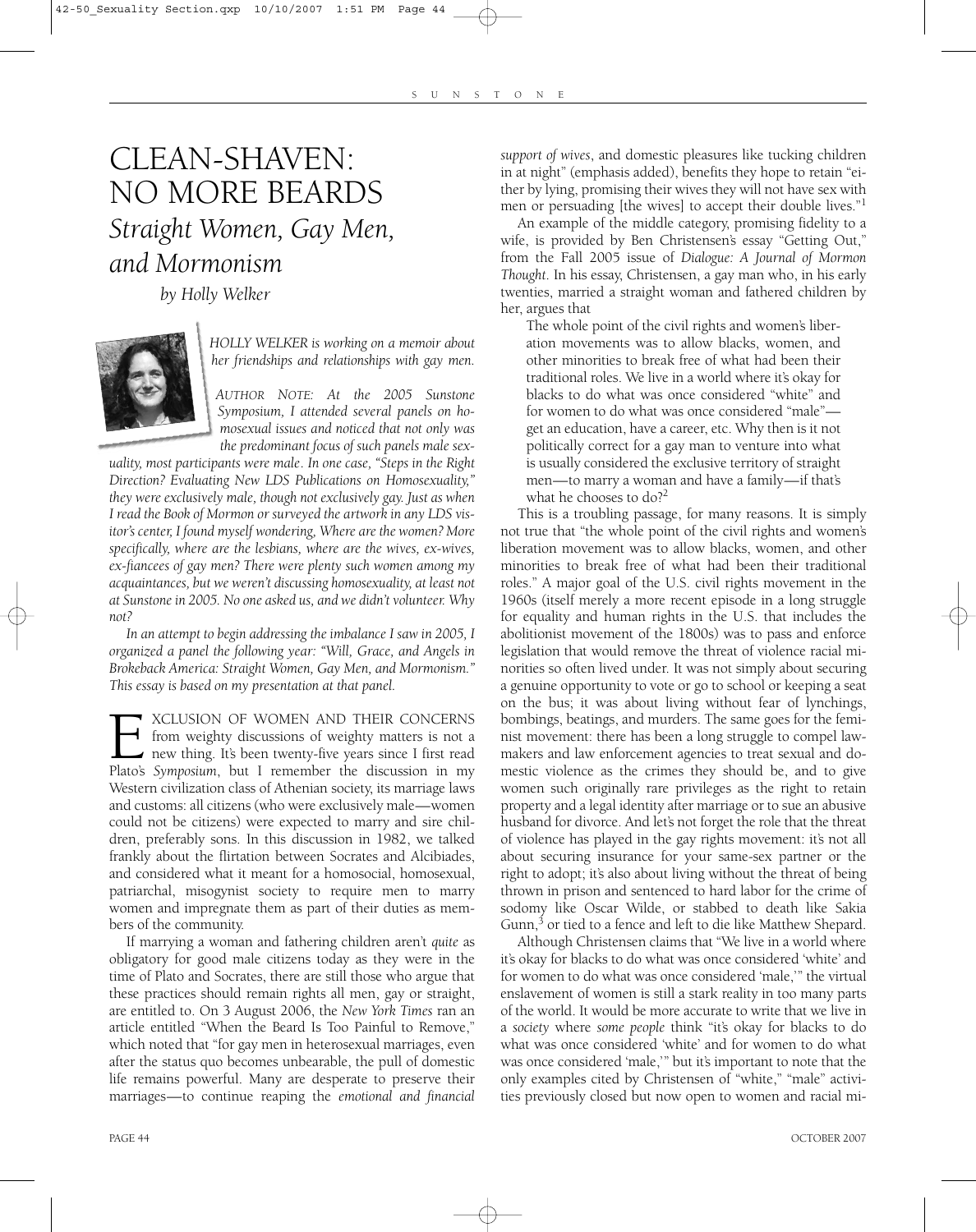norities are the basic human rights of getting an education and seeking rewarding employment. Furthermore, the fact that it might be "okay" for racial and gender minorities to pursue the same goals as white men does not mean they have as many opportunities to do so or receive the same rewards for their efforts.

But the biggest problem with Christensen's equating his situation with the struggles of the civil rights or women's movements is that Christensen already has the right he demands: to marry a woman and father children by her. Indeed, he and other gay men have, by and large, always had that right in Western civilization.

Although Christensen's essay attempts to co-opt progressive discourse and ideology, as in his reference to the civil rights and feminist movements, his stance is actually profoundly conservative. As I've noted, the movements he invokes involve long struggles for a wide range of legislation. Christensen makes no mention of legislation in his essay, because what he's arguing for is not a change in but a more emphatic embrace of a status quo society has only begun to move away from. We should remember that until recently, gay Mormon men were encouraged to marry women—the sooner, the better. Christensen demands not only the continued right of gay men to marry straight women, but approbation and approval for doing so, and he has received even that.<sup>4</sup>

As it happens, I am strongly in favor of legislation opening what has been the exclusive territory of straight men—to marry a woman and have a family—to gay *women*. But in his *Dialogue* essay at least, Christensen exhibits little regard for the opportunities and rights of women, gay or straight: his concern is with preserving the status quo with regards to the privileges of *men*, straight or gay. And because neither he, nor the editors of *Dialogue*, nor the respondents to his essay, nor a great many others, seem to acknowledge this, the original question I raised regarding the ancient Greek view of male "duties" remains a vital one, though with a slight twist: What does it mean for a *homophobic*, patriarchal, misogynist society to require men to marry women and impregnate them as part of their duties as members of the community?

Why should a devoutly Mormon gay man care at all about women's sexuality, given how little attention it receives in Mormon doctrine? Female biology is extremely important in Mormon ideology, of course, as that is what allows women to bear children, and children are central to the Mormon emphasis on the family. But reproduction is only one part of sexuality—after all, one can be a sexual being without ever reproducing. Sexuality also includes physiological states such as arousal, desire, and pleasure, as well as the impact the entire mix has on the psyche or soul. How is *that* treated in Mormon ideology? I'm not saying there's no room for a nuanced consideration of female sexuality in Mormon thought and experience; I am saying that what is enshrined as scripture thus far reduces the importance of female desire and satisfaction.

Think of Section 132 of the Doctrine and Covenants, wherein marriage is presented as a pragmatic matter of reproduction, in which "virgins" are given unto a man "to multiply

and replenish the earth" (verse 63). Within that construct, the emphasis is primarily on male morality and female purity, in that "if any *man* [note the lack of attention to his sexual status] espouse a *virgin*, and *desire* to espouse another, and the first give her consent, and if he espouse the second, and they are *virgins*, and have vowed to no other *man*, then is he justified; he cannot commit adultery for they are given unto him; for he cannot commit adultery with *that that belongeth unto him and to no one else*" (verse 61, emphases added). Obedient submission to this law is named a condition of celestial exaltation. Therefore a man may (should?) espouse as many virgins as he desires. But what mention is made, in the entire section, of female desire? Even the stereotypical emotional (as opposed to physical) desire a woman might have for monogamy, for the exclusive regard and fidelity of her husband, is essentially unrighteous here, and women who refuse to be one of several wives are, in effect, consigning themselves to lesser realms in the hereafter.

There's also the fact that regardless of how God the Father thinks of his daughters, no matter how exalted and honorable women's roles in the plan of salvation, in the verse I've just quoted, the limitations of language reduce women in their marriages to "that that belongeth unto [one man] and no one else"—they're not even "those who belongeth," pronouns more appropriate for human beings. Grammatical niceties aside, the general situation would not have seemed striking or strange in 1843, the year this section is dated; wives at that time were indeed, as a matter of civil law, the property of their husbands. But how does this rhetoric used to explain polygamy to the early members of the Church still affect the way Latter-day Saints think even of the monogamous marriages they are expected to enter into now?

**COURSE, IT'S not as if American culture at large is** particularly concerned with women's sexuality—un-<br>less it's used in the service of men's pleasure.<br>Consider the *Salon* article "Live Girl-on-Girl Action!" which particularly concerned with women's sexuality—unless it's used in the service of men's pleasure. Consider the *Salon* article "Live Girl-on-Girl Action!" which discusses straight high school and college girls who make out with other straight women at parties. These girls are "firmly straight, they say, but they'll kiss their friends as a performance for guys—either for material gain, like free entry or alcohol, or to advertise that they're sexually open and adventurous."5 Deborah Tolman, director of San Francisco State University's Center for Research on Gender and Sexuality, tells the author of the article that

In the case of females who get it on solely for male enjoyment, it's not at all about experimenting with females. . . . "The motivations aren't about your own desires, they're about getting guys excited and looking hot. It's ironic because they're engaging in sexual behavior, which is supposed to look like it's about sexual desire. The crucial part of that is that they make sure no one thinks they're actually lesbians."

The article goes on to quote Pamela Paul, author of *Pornified: How Pornography Is Transforming Our Lives, Our*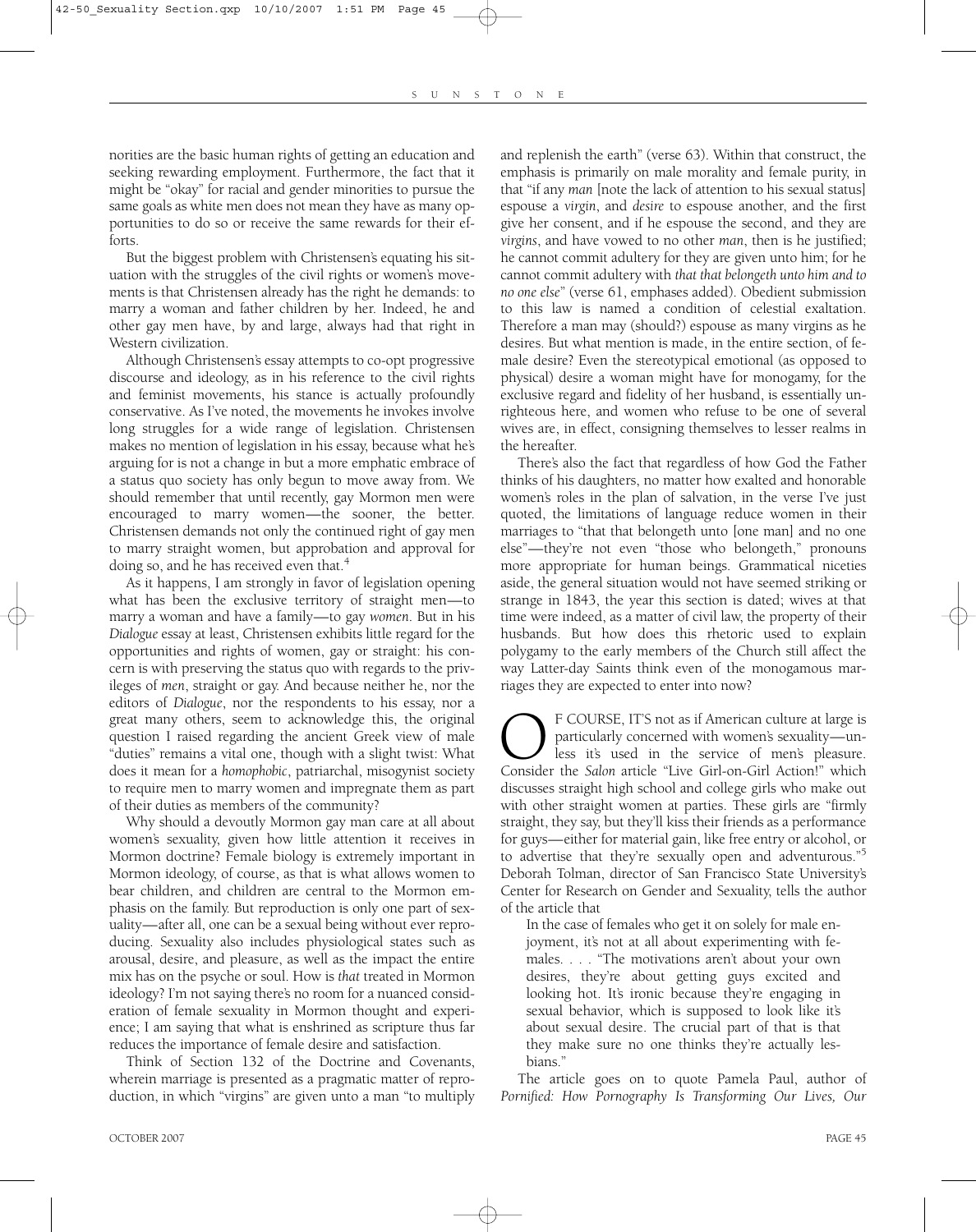#### *Relationships, and Our Families*, who states that girls

aren't kissing other girls because they want to. They're doing it because they want to appeal to boys their age. And for boys their age who've developed sexually alongside Internet porn, their sexual cues are affected by the norms and standards of porn. And that's girlon-girl action.

And when girls fail to get what they want out of this situation—specifically, a boyfriend—it's their fault, not the boys', because although the girls are doing what the boys like and request, they're not meeting the boys' ideal: boys interviewed for the article acknowledge that they would be happy to "hook up," or have casual sex with girls who kiss other girls, but they wouldn't want them as girlfriends. (Though how a man finds and courts a girlfriend when he's busy bedding random women has always been something I fail to understand.)

desirable or why our sexual relationship never seemed satisfying. Was it a failure on her part? she wondered. She had sadness about feeling alone, confused and hurt in ways that were nearly impossible to articulate.7

Separating from a spouse or partner is never easy or painless, even when you know it's time to end a relationship you're unhappy in; as for determining custody of children, I can only imagine from watching loved ones go through it how harrowing and heartbreaking it must be. Furthermore, the trauma inherent in the breakup of a Mormon marriage is often compounded when it involves an issue requiring or precipitating a devout member's reevaluation of his or her relationship to the Church. Coming out of the closet can be traumatic and lonely enough in and of itself, even if you haven't grown up being told acting on same-sex desires can damn you; add the solitary

*I* suspect many gay men still marry straight women imagining they will be "cured," leaving the woman open to blame when the cure doesn't take. *"cured," leaving the woman open to blame when the cure doesn't take. But why should women rather than men bear the burden for male sexuality?*

The same appears to be true for marriages between gay men and straight women: when women fail to get what they want out of the situation—a faithful, loving husband who will cherish them—they are still blamed. For instance, in Steven Fales's one-man, autobiographical play *Confessions of a Mormon Boy*, Fales relates how he married and was unfaithful to his female best friend, and how he handled the prospect of divorce when, after six years of marriage, his "same sex attraction" finally put too great a strain on the marriage:

I turned it all on [my wife]. It was *her* fault! *She* never wore lingerie! *She* wouldn't watch the better-sex videos I ordered from the back of *GQ*. [She] knew going into this marriage it might come to this. And now that I've finally cracked, she's going to just throw me out?! How *dare* she watch *Will & Grace* and laugh when I was trying to change! She had failed *me*! 6

In a move straight out of Genesis, Fales abdicates responsibility for his own actions, and blames the woman: she failed to beguile me, and I did seek other fruit. Fales eventually acknowledges that of course his wife was not responsible for his homosexuality or the failure of their marriage. But that didn't stop him from blaming her for it in the first place.

Yet even when women are not blamed, their suffering and unhappiness often go unrecognized or undervalued. In commentary accompanying Ben Christensen's essay in *Dialogue*, Ron Schow quotes a Mormon man who spent eight years in a temple marriage:

It was only after I came out to my wife that I realized how much she had suffered and endured over the years in asking questions like why didn't I find her agony of envisioning yourself in hell because you want what you're told you shouldn't want, or admitting to yourself that one of the primary institutions you've based your life on is not, after all, an adequate spiritual, intellectual, or ethical compass to guide you through the complexities of your existence, and you endure suffering both acute and profound. Factor in divorce and separation from children, both in terms of missing them and feeling guilty at causing their confusion and pain, and you have a recipe for absolutely harrowing anguish.

I point this out to underscore the fact that I have no difficulty imagining that the man speaking here suffered terribly during his marriage, that admitting his homosexuality to his wife was wrenching. But let's consider another aspect of the situation: how self-obsessed and blind do you have to be to live with someone for *eight years* and not notice that you're making her miserable and isolated as well?

Schow continues:

This young man emphasized the falsity of a prevalent myth: "I saw my struggle with (and against) homosexuality as my own cross to bear. I felt I was the one who was suffering, struggling, trying to make things right. What I failed to recognize was that my wife was also part of the struggle even though she lacked basic information."8

In other words, this woman suffered not only because her marriage failed, but because her husband withheld for eight years "basic information" that could have helped her make sense of her life. It's easy to see how this man would feel his sexuality was his own problem, and that dealing with it as he saw fit was his right both as an individual and as patriarch of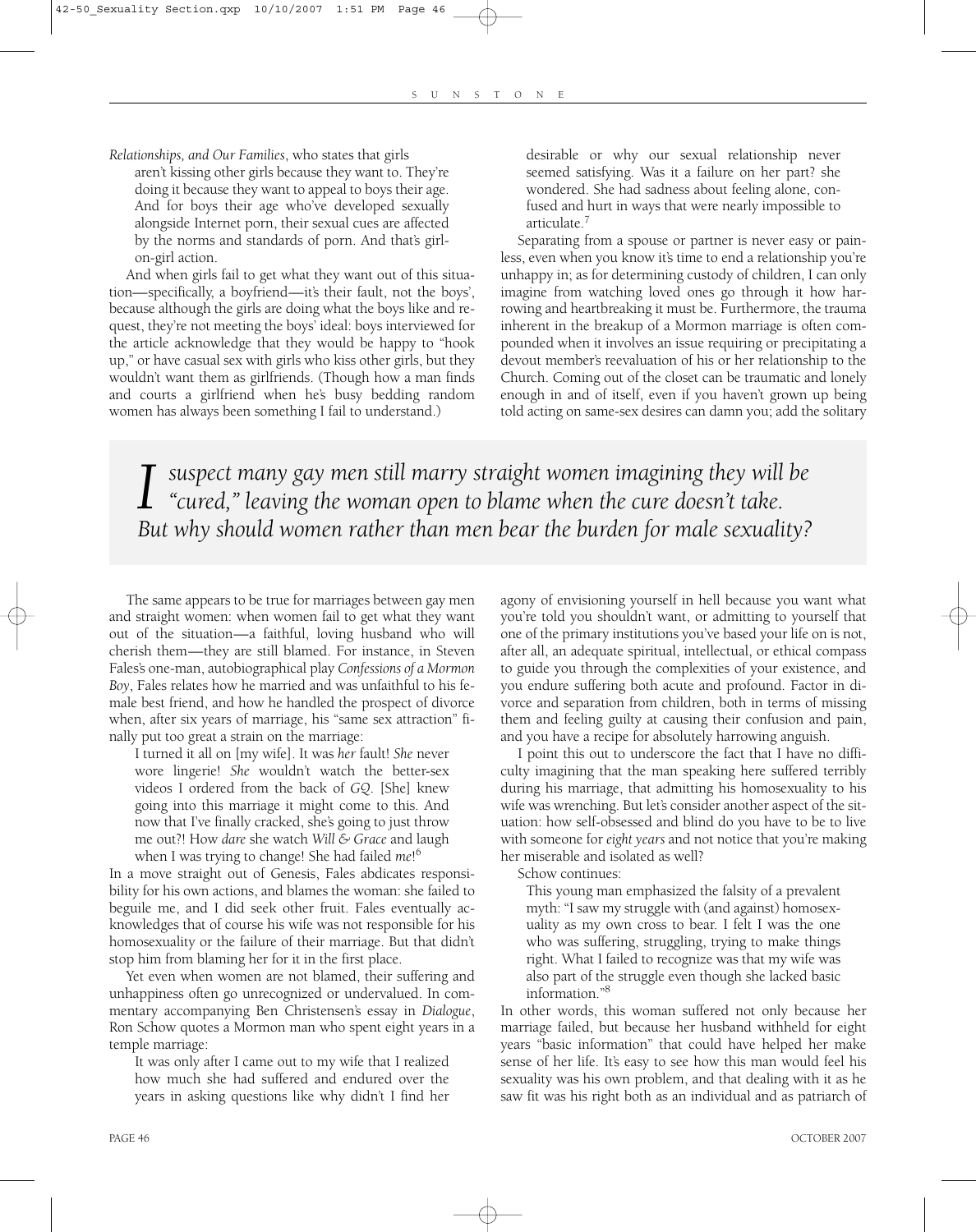his family. However understandable that is, the fact remains that although his withholding of information was not intentionally cruel, it was nonetheless both intentional and cruel, a deliberate choice.

I don't want to minimize or ignore the cruel and vicious ways in which the Church victimizes gay men. But I also don't want to minimize or ignore the cruel and vicious ways in which men who uphold and benefit from patriarchy victimize women, not only politically but personally, in the arena of relationships and sex—and as long as men wield the priesthood in the Mormon church, they do benefit profoundly and explicitly from patriarchy, even when they're gay.

I know it can take a while to figure out one's sexual identity, and that people who eschew sexual behavior during their teens only to marry in their early twenties might not have a firm handle on their sexual orientation. I've known both women and men who figure out after a decade or two of heterosexual marriage that maybe they're not straight after all. I know from watching friends go through it that it's profoundly painful. I also accept that some people are bisexual, and some spouses don't want or require monogamy.

But I also think from observing various marriages and divorces that there's something different happening when men who know ahead of time that they are gay marry women they know are straight, particularly in Mormondom. I submit that patriarchy endows men with a sense of entitlement—witness Christensen's resentment that marrying women and fathering children in a traditional family with a mother and father is still the "exclusive territory of straight men"—that blinds them to the real cost of their actions. Schow quotes a recently divorced gay man who states that "I think a lot of gay men contemplating heterosexual marriage underestimate the impact that their actions have on their future spouse."<sup>9</sup> Whereas women are trained, through doctrines like the new and everlasting covenant, to accept, however grudgingly, that they will not have the exclusive regard or affection of their husbands, that indeed their feelings about their marriage are of secondary importance to the patriarch's wielding of authority.

Both Fales and Christensen stress that they informed their wives of their homosexuality before the wedding, thus ending the deception under which the courtship was begun. I agree that this sort of honesty is called for before one embarks on a commitment like marriage, and of course if the women really want to accept the challenges inherent in such a difficult marriage, that's their right. But there are two points to consider here. The first is that if a gay man interested in marrying a woman wants to be completely honest and above board, the truly appropriate time to make that admission is *before the first date*, before the woman has begun to fall in love or envision the marriage she might have with the man courting her. Second, I doubt that even full disclosure before marriage really improves the likelihood that such marriages will succeed. In a separate response to Christensen's essay, Marybeth Raynes states, "it is difficult, even impossible, to count the costs of being married to a gay person beforehand."10 I believe the costs are even more difficult to count when the straight person

in such a marriage is a Mormon woman, given how naively and earnestly hopeful Mormon women are on the topic of marriage.<sup>11</sup> And despite Christensen's announced expectation that he will never be "cured" of his same-sex attraction, I suspect many gay men still marry straight women imagining they will be "cured," leaving the woman open to blame—just as in Fales's case—when the cure doesn't take. But why should women rather than men bear the burden for male sexuality?

Even when gay men in straight marriages aren't looking for a cure, they are often still seeking to assuage their own suffering and distress through means that create profound suffering and distress for women, suffering and distress women have been trained to believe they should accept.<sup>12</sup> They have been taught by the culture at large and by Mormonism in particular to value their own sexuality and happiness less than that of the men they are married to, and will do all kinds of things to achieve a "righteous marriage" with a "good man," whatever those things mean.

S O WHAT DO we do instead? How do gay men and straight women share the same planet, if not the same bed? While I am not an advocate of marriage between gay men and straight women, I do think they have much to straight women share the same planet, if not the same bed? While I am not an advocate of marriage between gay men and straight women, I do think they have much to offer each other in terms of friendship. Among the many influential gay men in my life are my boyfriend from kindergarten, my date to the winter formal my senior year in high school, and my ex-fiancee—all are gay returned missionaries. Then there is my best friend Wayne, who grew up gay and Mormon but never served a mission. Understanding their lives and their sexuality has enriched my own.

Wayne and I currently live on opposite sides of the continent, but we always meet up when we return home for holiday visits with family. Over Christmas 2005, we went to see *Brokeback Mountain* together. I was staying with my sister, who is both a dutiful Mormon who avoids R-rated movies and a devoted, knowledgeable fan of good cinema. She knew she wouldn't see the movie, but she wanted to hear all about it when I got home. "Is it really as good as they say?" she asked.

"It really is," I said. "Heath Ledger is amazing. He deserves an Oscar. He reminded me of some of our cousins and uncles," I told her, thinking of relatives who grew up rodeoing and wore their best boots to sacrament meeting. "He does a thoroughly convincing job of playing a taciturn western cowboy."

"I hear both characters have wives," she said.

"Yes," I said. "And that's one of the things I liked about the movie: all the characters are treated with sympathy and respect. The wives aren't the focus of the movie, but they're not neglected, either. The situation does incredible damage to the women, but they're not treated as acceptable casualties. Anne Hathaway's personality becomes as brittle as her bleached hair, while Michelle Williams—oh, it's just heartbreaking."

"Well," my sister said emphatically, banging pots around as she emptied her dishwasher, "it's great that they portrayed it well, but the situation itself is not OK. These guys have got to stop marrying women."

"You looking for an argument?" I asked. "I was engaged to a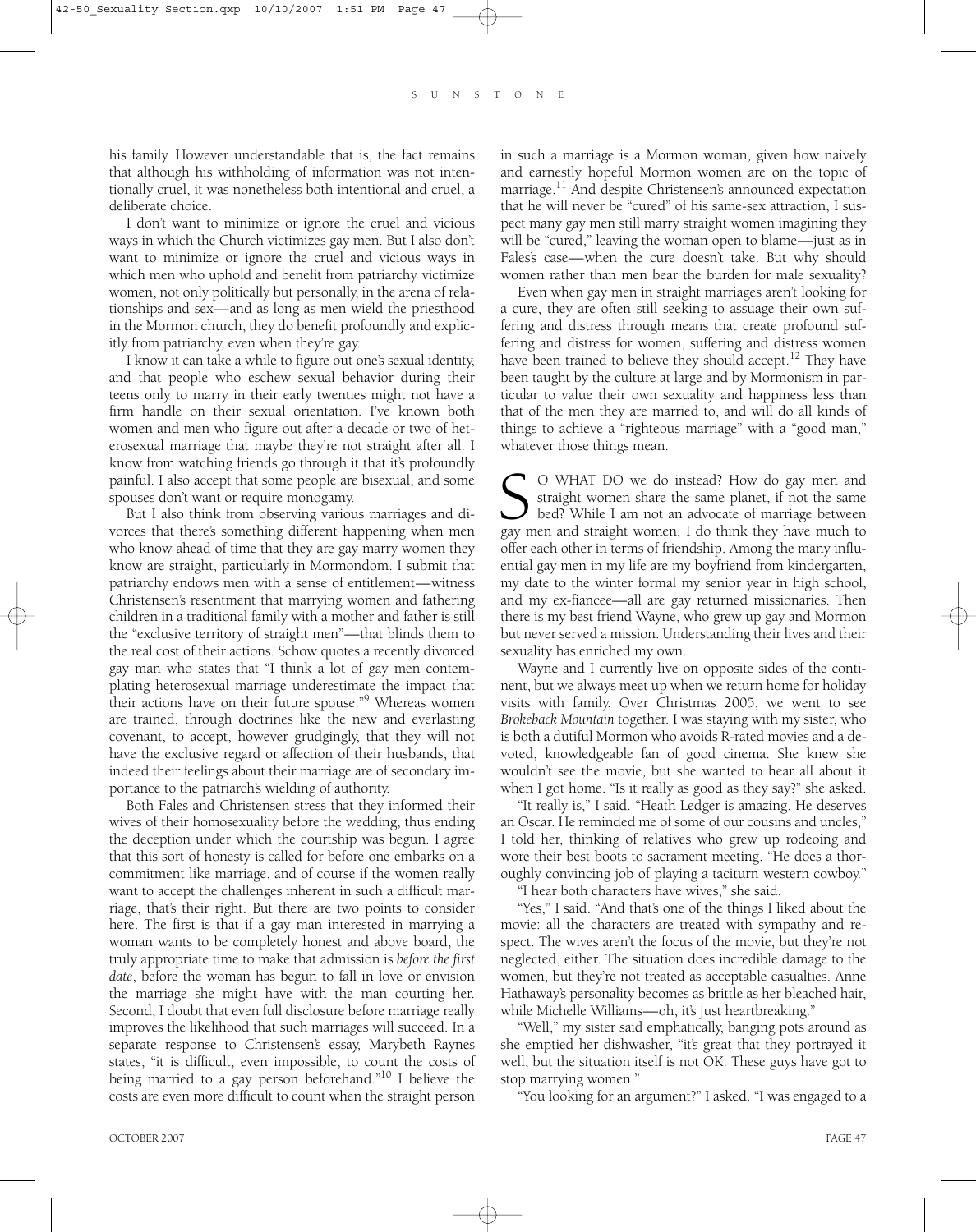gay man, remember? I don't think gay men should marry straight women, either."

"They've got to stop," she repeated. "They've got to stop hiding behind wives. It's not fair to use women like that."

"I couldn't agree more," I said. "And it's a time-honored practice with a name, in case you didn't know: marrying a woman for the purpose of passing for 'normal' in straight society is called 'having a beard' because it makes one look butch, and I think in general, gay men should be metaphorically if not literally clean-shaven. But I also think that if you want gay men to stop marrying straight women, one good way of helping that happen is to let them marry each other." She made no reply to that—as a Mormon Republican, what could she say?—but she at least nodded.

I know the gay community is divided on the issue of marriage—many believe that heterosexual marriage is an inherently flawed and repressive institution, an arrangement in which one partner is always necessarily subordinate to the other. Marriage is therefore, the argument goes, an institution that lesbians and gay men would be better off not emulating or participating in, since what's really desirable is a transformation of all romantic and sexual partnerships into something more respectful and equal. I certainly respect that point of view, but until we achieve that transformation, I feel that if consenting adults of legal age want to marry a same-sex partner, they should have the legal right to do so, regardless of whether or not they take advantage of that right.

I also feel it is in the best interest of straight women to be advocates of gay rights—it's one of those easy situations where the ethical thing to do is also conveniently self-serving. That's baldly stated, perhaps, but I'm convinced I'm right. I don't know if it's necessarily in the best interest of gay men to be advocates of greater rights for both lesbians and straight women, but I know so many gay men who genuinely and passionately espouse the cause of feminism and women's rights. Their own experiences with oppression have granted them enough empathy that they can imagine something about what it's like to be a woman in this culture, and they want to make life easier for their sisters, mothers, friends, and, in some cases, daughters and ex-wives. They know that patriarchy is still patriarchy, even if the patriarch is queer, and they're willing to renounce the privileges patriarchy extends to them as men, in the interest of justice.

I think it's important to underscore that point: gay men must be willing to renounce the privileges of patriarchy if they are truly interested in justice and equality not only for themselves as members of a marginalized community, but for all marginalized subjects. Furthermore, straight people who advocate for greater rights and respect for gay women and men must also critique any discussion of homosexuality that privileges, automatically and without acknowledgment of what is being excluded, men and their concerns over women and theirs.<sup>13</sup> As a male friend who critiqued an early draft of this essay put it, a "form of liberation of one group of people—gay men [which, let us not forget, accounts for around 5 percent of the population]—that ignores the consequences of their actions on other groups—women [50 percent of the population]—does not amount to a liberation at all." Instead, it raises "the question of whether in the defense of such a generalized form of privilege [i.e., the right to be head of the family in conventional heterosexual marriages], patriarchy doesn't in fact (attempt to) transform the political demands of gay men into demands that in the end provide support for the patriarchy and other sorts or forms of hierarchy and privilege."

Thus, gay men must not react like Christensen, who, when he discovered my feminist critique of his position, was both flummoxed and outraged. The possibility that feminists might object to his demand that he be not merely granted but granted *approvingly*, as his masculine due, the rights of a straight man, never occurred to him. Rather, as he eventually admitted to me, he had "always naturally seen straight men as my enemy, and thus assumed that women and particularly feminists were my allies. The enemy of my enemy is my friend, and all that." He didn't respond, "Because I've actively worked to better the lives of women, I always thought feminists would support me when I claimed, as a gay man, the privileges of straight men." Instead, he assumed that since his enemy was straight men in the collective, he could count on women and feminists in the collective to support him, even as he demands the privileges of a conventional straight Mormon patriarch the only difference being he acknowledges that he is not sexually aroused by women's bodies. But the enemy feminists oppose is not the straight men Christensen claims the right to emulate. The enemy is patriarchy, an entire system that teaches men, regardless of things like sexual orientation, to expect privileges at the cost of women's well-being; Christensen's views are both products and examples of that system.

A S FOR MY own story, I did not marry a gay man, but I was engaged to one, Matthew, in 1988, after we fell in love at first sight. The story has a reasonably happy ending: he had enough integrity and wisdom that he could n was engaged to one, Matthew, in 1988, after we fell in  $\blacktriangle$  love at first sight. The story has a reasonably happy permit himself to marry me, knowing that however much he loved me, he would never lose his attraction to men. But it took four years of my wheedling and prodding and begging to extract that confession from him; before that, he kept insisting that his refusal to marry me had nothing to do with sexual orientation, that it was because I wasn't the right *woman* for him. Given how much I loved him, the whole thing absolutely tortured me. His admission that he was gay was a genuine gift, because it allowed me to stop hoping and get on with my life, and from the day he made that admission, I have never ceased to be grateful that he wouldn't marry me.

Because sex is, after all, fundamental to this discussion and to many discussions in feminism, I'll state that we were both Mormon virgins when we met, and we were both Mormon virgins when he called off the engagement.<sup>14</sup> As a result, I would have to speculate as to what our sex life would have been like, and though I consider sex thoroughly central to feminism, the imagined particulars of my unconsummated relationship with this man are pretty moot. Still, I know there was a time when we couldn't keep our hands off each other—that was one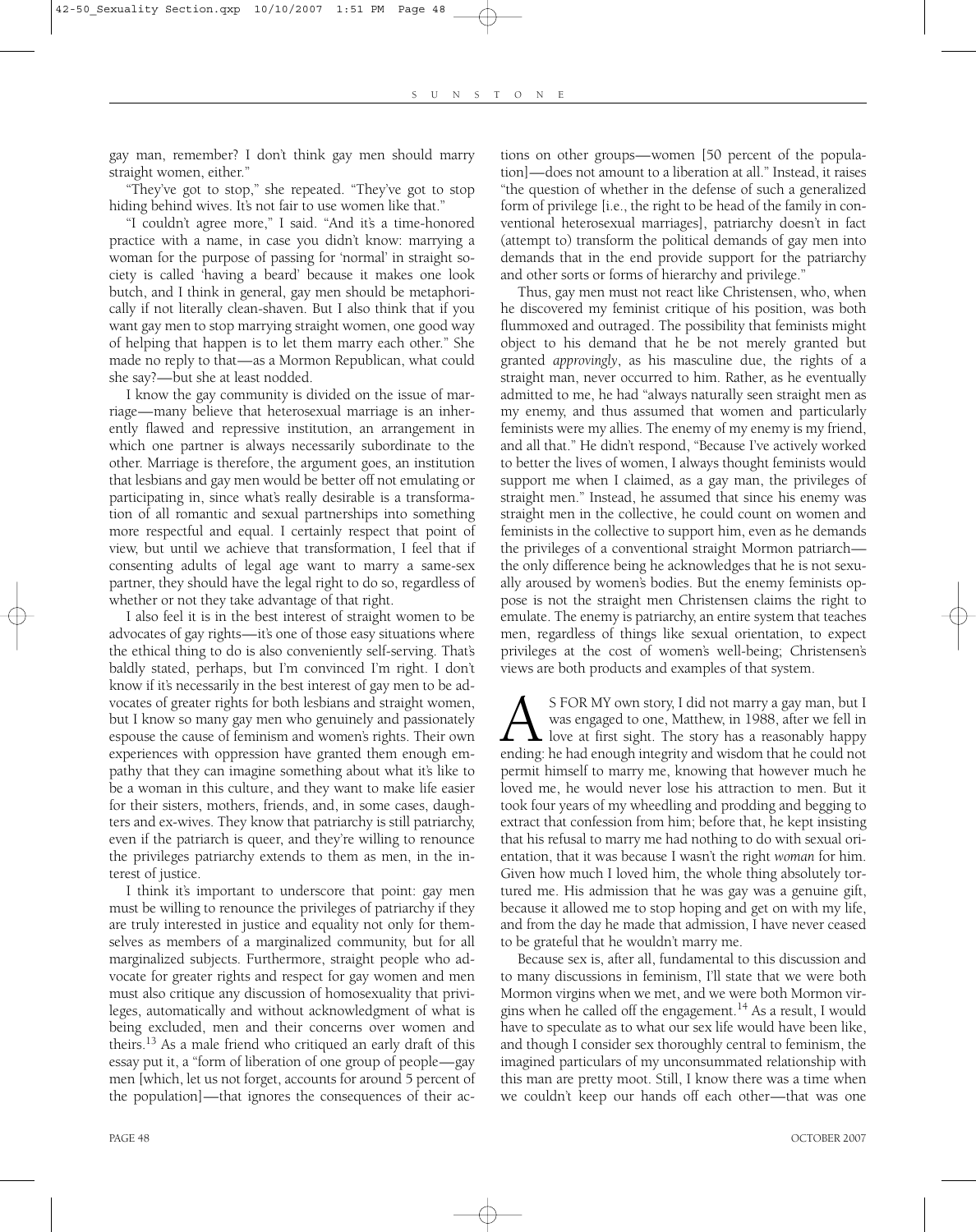

*Matthew Dann and Leo Flynn at their marriage 14 April 2007 at the* Maison Communale *(town hall) of Forest, a district in Brussels, Belgium. Matt and Leo are flanked by their witnesses, Holly Welker (left) and Emily Flynn.*

reason it seemed sensible to make wedding plans. I know that I loved him body and soul and will love him until the day I die, if not beyond that. I know that after he ended the relationship, I was utterly bereft, thoroughly heartbroken, absolutely devastated to the point of being suicidal—I couldn't imagine life without him. Not only that, but I felt profoundly isolated and was convinced in my heart that all men are gay, or at the very least homosocial. I saw so little evidence of genuine respect among men for women that it was hard to believe men could actually desire these creatures they demonstrated such contempt for.15

Mercifully I eventually discovered that sex can be a truly magnificent expression of love and respect and intimacy, something that transforms the way you think not only about sex, but about desire in the first place—pure and simple and complicated and messy, about lust and love and your own libido and your willingness and ability to give and receive pleasure. But sex like that requires great generosity and sensitivity on the part of everyone involved, and while I believe there are some lucky people who simply land in relationships that provide sex like that—I've met people who claimed it happened to them, that losing their virginity was the most glorious experience of their lives—most of us have to work at it, and some of us never achieve it.

Matthew and I are still close friends, by the way, two

decades after we first met and fell in love. It hasn't always been easy, but it's been worth it. We've helped each other through some very tough times, and at this point we've known each other longer than anyone we're in close contact with but not related to. He's been in a committed relationship with his partner for more than ten years. They live in Brussels, and I've visited there a couple of times; I was even an official witness at their wedding, an actual legal ceremony recognized by the state. They have a daughter conceived through artificial insemination; her mother is a lesbian friend of theirs who, along with her partner, has primary custody of the child. Together they're a family—a *good* family.

In his commentary to Christensen's essay, Ron Schow notes that Christensen oversimplifies "his options as either temple marriage or 'a rampant life of unrestrained queerness.' Obviously," Schow points out, "there are many choices between these two extremes."16 Christensen ends his essay by relating an epiphany that occurred after a "BYU fireside where they tell you to get married. I'd pretty much tuned out the entire thing," he writes, "because it didn't apply to me, but then I got home, sat on my bed, and had a distinct impression that yes, it did apply to me. Yes, I was gay, but that didn't mean I was excluded from Heavenly Father's desire for his children to marry and have families."<sup>17</sup>

I am glad Christensen had that epiphany—I accept its